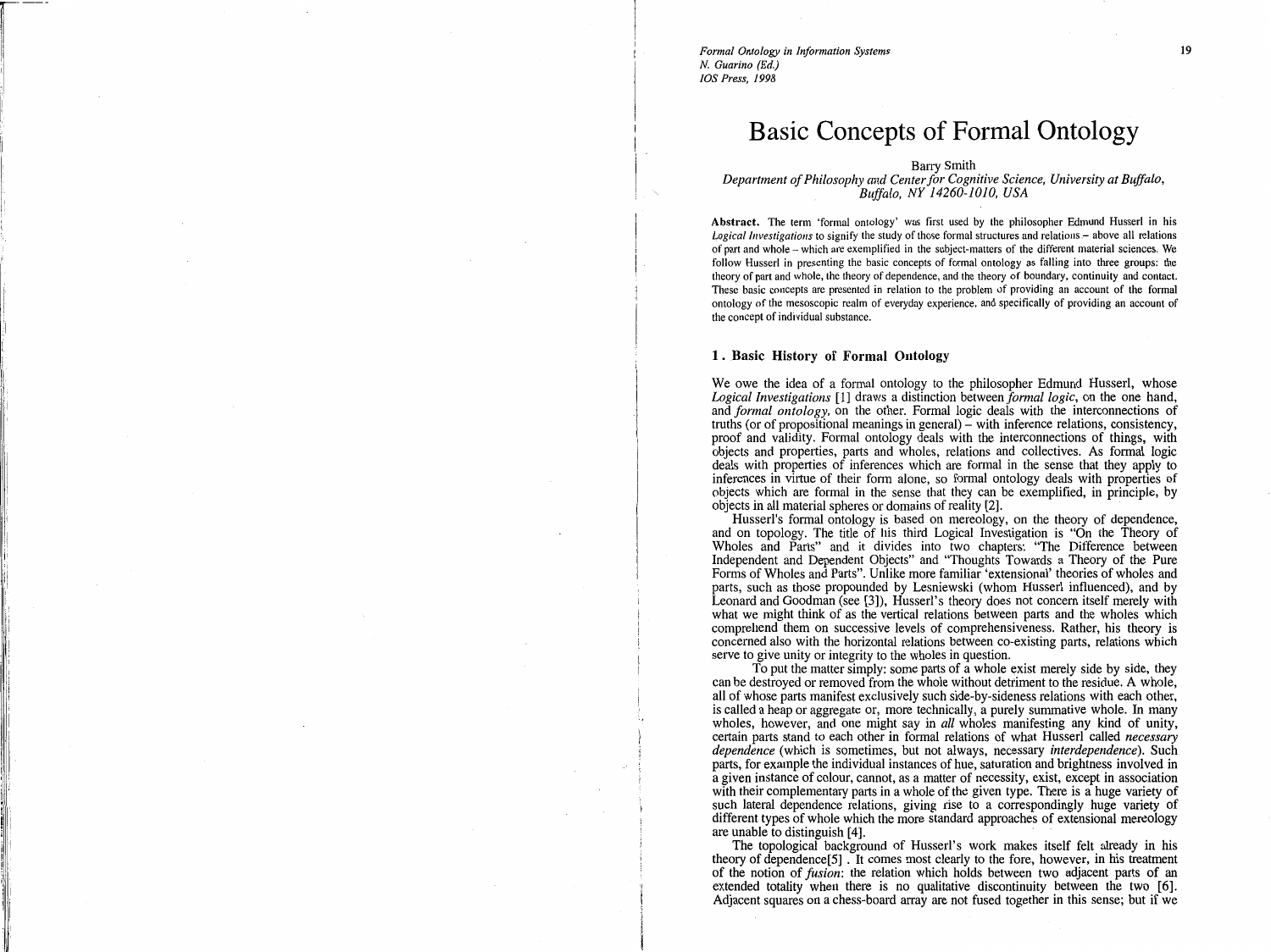imagine a band of colour that is subject to a gradual transition from red through orange to yellow, then each region of this band is fused with its immediately adjacent regions. In the field of what is experienced perceptually, then, we can draw a distinction,

between *intuitively* separated contents, contents *set in relief from* or *separated off from* adjoining contents, on the one hand, and contents which are *fused* with adjoining contents, or which *flow over* into them without separation, on the other  $(1)$ , Investigation III, § 8, p. 449).

That Husserl was at least implicitly aware of the topological aspect of his ideas, even if not under this name, is unsurprising given that he was a student of the mathematician Weierstrass in Berlin, and that it was Cantor, Husserl's friend and colleague in Halle during the period when the *Logical Investigations* were being written, who first defined the fundamental topological notions of open, closed, dense, perfect set, boundary of a set, accumulation point, and so on. Husserl consciously employed Cantor's topological ideas, not least in his writings on the general theory of (extensive and intensive) magnitudes which make up one preliminary stage on the road to the formal ontology of the *Logical Investigations.* (See [8], pp. 83f, 95, 413; [l], "Prolegomena",§§ 22 and 70.)

In what follows we shall outline the basic concepts of formal ontology as Husserl conceived it, concentrating our remarks on the specific case of the world of everyday human experience. We shall thus cover some of the same ground that is covered by Patrick Hayes and others working in the territory of 'naïve physics' [9]. Most recently, formal ontology has been used as a tool of knowledge representation [10], in ways which draw on the insight that the categories of formal ontology, because they are fundamental to a wide variety of different domains, can be fruitfully employed in providing frameworks for translating between knowledge systems constructed on divergent bases.

#### 2 . Mereology vs Set Theory

When modern-day philosophers and those working in the artificial intelligence field turn their attentions to ontology, they standardly begin not with mereology or topology but with set-theoretic tools of the sort that are employed in standard model-theoretic semantics.

The rationale for insisting on a mereological rather than a set-theoretic foundation for the purposes of formal ontology can be stated as follows. The world of everyday human experience is made up of objects extended in space, objects which thus manifest a certain sort of boundary-continuum structure. The standard set-theoretic account of the continuum, initiated by Cantor and Dedekind and contained in all standard textbooks of the theory of sets, will be inadequate as a theory of this everyday 'qualitative' continuum for at least the following reasons:

1. The application of set theory to a subject-matter presupposes the isolation of some basic level of urelements in such a way as to make possible a simulation of all structures appearing on higher levels by means of sets of successively higher types. If, however, as holds in the case of investigations of the ontology of the experienced world, we are dealing with mesoscopic entities and with their mesoscopic constituents (the latter the products of more or less arbitrary real or imagined divisions along a variety of distinct axes), then there are no urelements fit to serve as our starting-point  $[11]$ .

2. Experienced continua are in every case concrete, changing phenomena, phenomena existing in time; they are wholes which can gain and lose parts. Sets, in contrast, are abstract entities, existing outside time, which are defined entirely, and once and for all, via the specification of their members. Now certainly, in order to do justice to the changing relations between parts and wholes in the realm of mesoscopic objects, we might conceive of a theory analogous to the theory of sets which would be constmcted on the basis of a tensed or time-indexed membership relation. To this end,

however, we would need to sacrifice extensionality and those other beneficial features which had made the theory of sets attractive as a tool of ontology in the first place.

3. In the absence of points or elements, the experienced continuum seems not to sustain the sorts of cardinal number constructions imposed by the Cantor-Dedekind approach. That is to say, the experienced continuum seems not to be isomorphic to any real-number structure; indeed, standard mathematical oppositions, such as that between a dense and a continuous series, here find no application. Employing set theory as a tool of ontology thus brings new problems of its own, problems which are artefacts of the theory itself and which seem not to reflect features of the intended domain of application.

4. Most set-theoretical constructions of the continuum are predicated on the highly questionable thesis that out of unextended building blocks an extended whole can somehow be constructed (See [12], [13]). The experienced continuum, in contrast, is organized not in such a way that it would be built up out of unextended points, but rather in such a way that the wholes, including the medium of space, come before the parts which these wholes might contain and which might be distinguished on various levels within them.

Of course, set theory is a mathematical theory of tremendous power, and none of the above precludes the possibility of reconstructing topological and other theories adequate for ontological purposes also on a set-theoretic basis. Standard representation theorems indeed imply that for any precisely specified topological theory formulated in non-set-theoretic terms we can find an isomorphic set-theoretic counterpart. Even so, however, the reservations stated above imply that the resultant set-theoretic framework could yield at best a somewhat ramshackle *model* of the experienced continuum and similar structures, not a theory of these structures themselves (for the latter are after all *not sets* - in light of the categorial distinction mentioned under 2. above).

Our suggestion, then, is that mereotopology, the combination of mereology and topology, will yield a more adequate framework, allowing formal-ontological hypotheses to be formulated in a more direct and straightforward fashion, than is the case if formal ontologists are constrained to work with set-theoretic instruments. Approaches based on mereology allow one to start not with putative atoms or points but rather with the mesoscopic objects themselves by which we are surrounded in our normal day-to-day activities. The mereologist sees reality as being made up not of atoms, on the one hand, and abstract (1- and n-place) 'properties' or 'attributes' or 'worlds', on the other, but rather of you and me, of your headaches and my sneezes, of your battles and my wars, or in other words of bulky individuals of different sorts linked together by means of various different sorts of relations, including mereological and topological relations and relations of ontological dependence.

# 3 . The Ontology of Substance and Accident

#### *3.1 Substances and Accidents*

I

I

I I ! i  $\mathbf{I}$ 

To provide an illustration of one field of application of formal ontology we consider the domam of mesoscopic reality that is given in ordinary human experience. This mesoscopic reality is divided at its natural joints into what, following Aristotle, we shall call 'substances'. Examples of substances are: animals (including human beings), logs of wood, rocks, potatoes, and forks. Substances have various properties (qualities, features, attributes) and they undergo various sorts of changes (processes, events), for all of which we shall employ, again following Aristotle, the term 'accident'. Examples of accidents are: whistles, blushes, speakings, runnings, my knowledge of French, the whiteness of this cheese, and the warmth of this stone. Other sorts of denizens of mesoscopic reality (for example holes [14], spatial regions [15], the niches into which mesoscopic substances fit, cultural and institutional objects) will not be treated here, though objects of these sorts, as well as the microscopic objects which serve in some sense as the core material of mesoscopic reality, would need to be dealt with in a more extended treatment.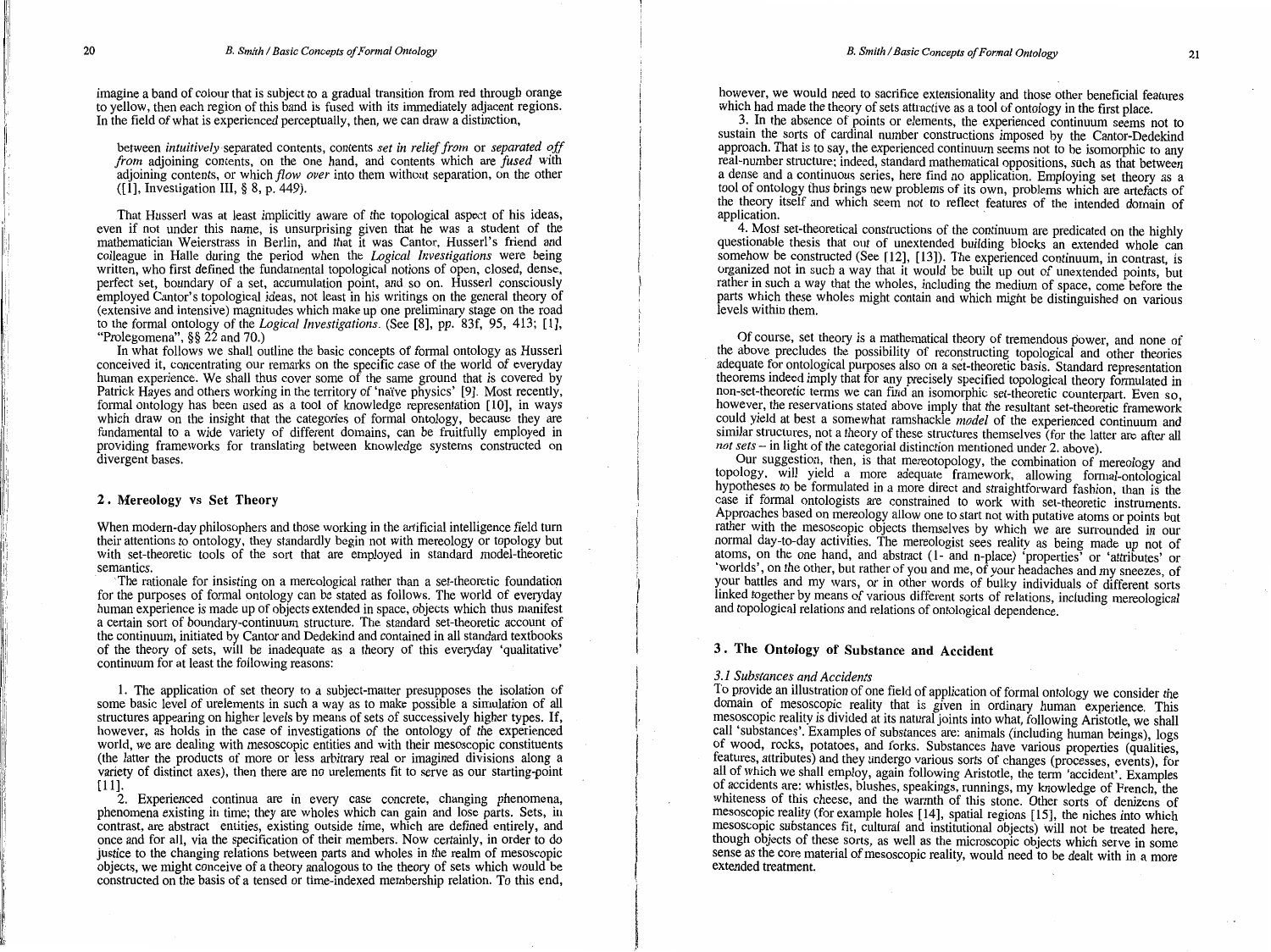Accidents, like substances, are individual denizens of reality. My headache, like my lump of cheese, exists here and now, and both will cease to exist at some time in the future. Substances and accidents are nonetheless radically different in their ontological makeup. Substances are that which can exist on their own, where accidents require a support from substances in order to exist. Substances are the *bearers* or *carriers* of accidents, and accidents are said to 'inhere' in their substances [16). These relations between substance and accident will be defined more precisely in what follows in terms of the concept of *specific dependence.* 

Substances are such that, while remaining numerically one and the same, they can admit contrary accidents at different times:  $\overline{I}$  am sometimes hungry, sometimes not; sometimes suntanned, sometimes not. Substances thus endure through time. Accidents, in contrast, exist in such a way that their existence is portioned out through time, and they exist in full at every time at which they exist at all. Thus accidents have temporal parts, for example the first 5 minutes of my headache, the first three games of the match. The latter have no counterpart in the realm of substances: the first 5 minute phase of my existence is not a part of me but of that complex accident which is my life. Substances and accidents thus form two distinct though intimately interconnected orders of being.

#### *3.2 Substances, Collectives, Relations*

Substances are unities. They enjoy a certain natural completeness or rounded-offness, being neither too small nor too large – in contrast to the undetached parts of substances (my arms, my legs) and to heaps or aggregates and to complexes or collectives of substances such as armies or football teams. A substance takes up space. It is an 'extended spatial magnitude' which occupies a place and is such as to have spatial parts. It is not merely spatially extended, but also (unlike other spatially extended objects such as places and spatial regions) such as to have divisible bulk, which means that it can in principle be divided into separate spatially extended substances. The material bulkiness of substances implies also that, unlike shadows and holes, substances compete for space, so that no two substances can occupy the same spatial region simultaneously.

Substances are often joined together into more or less complex collectives, ranging from families and tribes to nations and empires. Collectives are real constituents of the furniture of the world, but they are not additional constituents, over and above the substances which are their parts. Collectives inherit some, but not all, of the ontological marks of substances. They can admit contrary accidents at different times. They have a certain unity. They take up space, and they can in principle be divided into separate spatially extended sub-collectives, as an orchestra, for example, may be divided into constituent chamber groups. Collectives may gain and lose members, and they may undergo other sorts of changes through time.

Accidents, too, may form collectives (a musical chord, for example, is a collective of individual tones). In the realm of accidents, however, we can draw another sort of distinction that offers a parallel to the distinction between collectives and individual substances. This is the distinction between relational accidents on the one hand and non-relational (or one-place) accidents on the other. Non-relational accidents are attached, as it were, to a single carrier, as a thought is attached to a thinker. Accidents are. relational if they depend upon a plurality of carriers and thereby join the latter together into complex wholes of greater or lesser duration. Examples of relational accidents include a kiss, a hit, a dance, a conversation, a contract, a battle, a war. Note, again, that relational accidents, like accidents in general, are not abstract entities: all of the examples mentioned are denizens of reality which are no less individual than the substances which serve as their relata.

#### **4 . Mereology and the Theory of Dependence**

#### *4.1 Mereology*

The term 'object' in what follows will be used with absolute generality to embrace all substances, accidents, and all the scattered and non-scattered wholes and parts thereof, including boundaries. Our basic ontological categories will be defined in terms of the primitive notion: *is part of* (for the theory of mereology) and *is necessarily such that*  (for the theory of dependence). *'xis part ofy',* which we shall symbolize by means of *'P(x,y)',* is to be understood as including the limit case where *x* and *y* are identical. 'PP(x,y)' shall stand for 'x is a proper part of y' and we shall use 'x + y' to signify the mereological sum of two objects x and y and  $x \times y'$  to indicate their mereological

product or intersection. If we define overlap as the sharing of common parts:

$$
DM1 \t O(x,y) := \exists z (P(z,x) \land P(z,y)) \t overlap
$$

then the axioms for standard (non-tensed) mereology can be formulated as follows ([3], [ 18], [20]):

| AM1 $P(x,x)$                                                                                                     | reflexivity    |
|------------------------------------------------------------------------------------------------------------------|----------------|
| AM2 $P(x,y) \wedge P(y,x) \rightarrow x = y$                                                                     | antisymmetry   |
| AM3 $P(x,y) \wedge P(y,z) \rightarrow P(x,z)$                                                                    | transitivity   |
| AM4 $\forall z (P(z,x) \rightarrow O(z,y)) \rightarrow P(x,y)$                                                   | extensionality |
| AM5 $\exists x(\phi x) \rightarrow \exists y \forall z (O(y,z) \leftrightarrow \exists x (\phi x \land O(x,z)))$ | fusion         |

(Here and in the sequel initial universal quantifiers are to be taken as understood.)

Parthood is a reflexive, antisymmetric, and transitive relation, a partial ordering. In addition, AM4 ensures that parthood is extensional (that no two distinct things have the same parts), where the schema AMS guarantees that for every satisfied property or condition  $\phi$  there exists an object, the sum or fusion, consisting precisely of all the ders. This object will be denoted by ' $\sigma x(\phi x)$ ' and is defined as follows:

DM2  $\sigma x(\phi x) := y \forall z (O(y,z) \leftrightarrow \exists x (\phi x \land O(x,z)))$ 

where the definite description operator 't' has the usual Russellian logic. With the help of the fusion operator, other useful notions are easily defined:

| DM3 $x + y := \sigma z(P(z, x) \vee P(z, y))$       | fusion     |
|-----------------------------------------------------|------------|
| DM4 $x \times y := \sigma z(P(z,x) \wedge P(z,y))$  | product    |
| DM5 $x - y := \sigma z(P(z, x) \land \neg O(z, y))$ | difference |
| DM6 $-x := \sigma z \neg O(z,x)$                    | complement |

The *complement* of an object *x* is that object which results when we imagine *x* as having been deleted from the universe as a whole.

## *4.2 Specific Dependence*

As we have seen, substances and accidents may be compounded together mereologically to form larger wholes of different sorts. But substances and accidents are not themselves related mereologically: a substance is not a whole made up of accidents as parts. Rather, the two are linked together via the formal tie of specific dependence, which might be defined as follows (see also [5], and compare the treatment of 'notional' dependence in [3]):

DD1  $SD(x, y) := \neg O(x, y) \land \neg (E!x \rightarrow E!y)$  *specific dependence* 

where  $\sim$ , signifies the *de re* necessity operator  $x$  is necessarily such that' (see [17]) and 'E!' is the predicate of existence defined in the usual way in terms of the existential quantifier: E!x :=  $\exists y(x = y)$ . Thus to say that x is specifically dependent on *y* is to say that *x* and *y* do not overlap and that xis necessarily such that if *x* exists then *y* exists.

l h I

I I I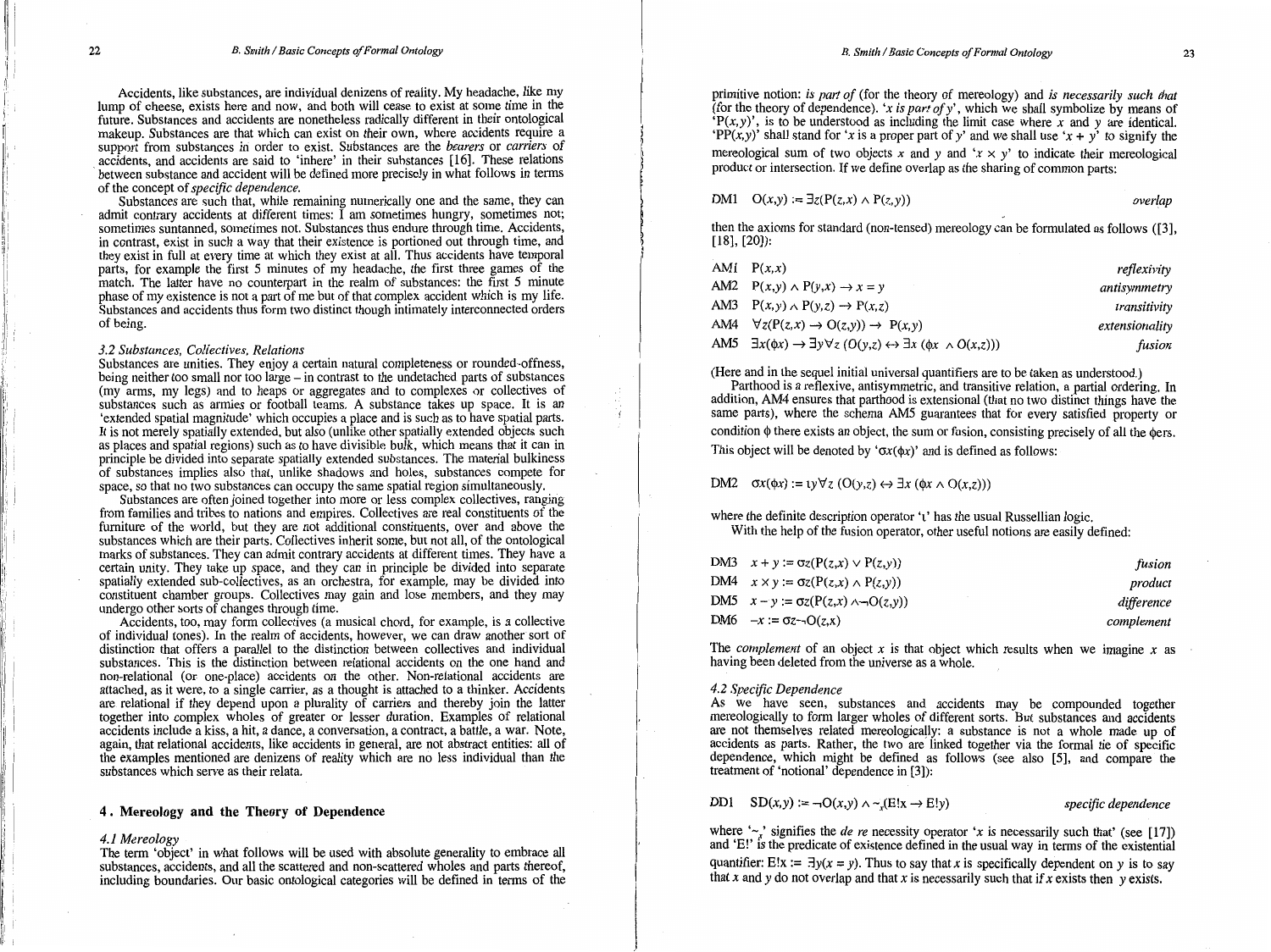We can now define mutual and one-sided specific dependence, in the obvious way, as follows:

| DD2 $MSD(x, y) := SD(x, y) \wedge SD(y, x)$    |
|------------------------------------------------|
| DD3 $OSD(x,y) := SD(x,y) \wedge \neg MSD(x,y)$ |

*mutual specific dependence one-sided specific dependence* 

My headache, for example, is one-sidedly specifically dependent on me. Accidents in general stand to the substances which are their carriers in the formal tie of one-sided specific dependence only. Cases where objects are bound together via ties of *mutual*  specific dependence would include the relation between the north and south poles of a magnet or the relation between individual hue, saturation and brightness mentioned above. Equally, there are cases where an object stands in a relation of specific dependence to more than one object. These are cases of what we referred to above as relational accidents - kisses and hits - which are dependent simultaneously on a plurality of substances.

#### *4.3 Separability*

A further formal tie, in some respects the converse of that of specific dependence, is the relation of separability. We define:

DD4 MS(x, y, z) := P(x,z) 
$$
\wedge
$$
 P(y,z)  $\wedge \neg O(x,y) \rightarrow \neg \sim_x \exists w P(w,y) \wedge \neg \sim_y \exists w P(w,x)$   
\nmutual separability

*x* and *y* are non-overlapping parts of *z* and *x* is not necessarily such that any part of *y*  exists and *y* is not necessarily such that any part of *x* exists. *z* is, for example, a pair of stones, and *x* and *y* the stones themselves.

Separability, too, may be one-sided:

$$
\text{DD5}\quad \text{OS}(x,\ y) := \text{PP}(x,y) \land \exists w(\text{P}(w,y) \land \neg \text{O}(w,x) \land \text{SD}(w,x)) \land
$$

 $\neg \exists w(P(w, y) \land \neg O(w, x) \land SD(x, w))$  one-sidedly separability

(1)  $x$  is a proper part of  $y$ , and (2) some part of  $y$  discrete from  $x$  is specifically dependent on *x,* and (3) *xis* not specifically dependent on any part of *y* discrete from *x. x* is for example a human being and *y* is the sum of *x* together with some one of *x=s*  thoughts. *x* is a conductor of electricity and *y* is the same conductor taken together with its momentary electric charge.

#### **5. Topology**

#### 5.1 Substance and **Topology**

Intuitively, a substance is an object which is not specifically dependent and which has no separable parts. Certainly we can detach an arm or a leg from a substance, but then the results of such detachment will be new objects, distinct from their precursor objects (the relevant *attached* arm or leg) in virtue of their possession of complete boundaries. A detached arm is itself a substance. Substances in general are distinct from their attached constituent proper parts in being such as to possess complete boundaries two-dimensional surfaces facing out, as it were, to the surrounding reality.

#### *5.2 The Concept of Transformation*

~To do justice to these ideas we need to add to our formal-ontological instruments also topological tools. Standard introductions to the basic concepts of topology take as their starting point the notion of *transformation.* We can transform a spatial body such as a sheet of rubber in various ways which do not involve cutting or tearing. We can invert it, stretch or compress it, move it, bend it, twist it, or otherwise knead it out of shape. Certain properties of the body will in general be invariant under such transformations which is to say under transformations which are neutral as to shape, size, motion and

orientation. The transformations in question can be defined also as being those which do not affect the possibility of our connecting two points on the surface or in the interior of the body by means of a continuous line. Let us use the term 'topological spatial properties' to refer to those spatial properties of bodies which are invariant under such transformations (broadly: transformations which do not affect the *integrity* of the body - or other sort of spatial structure - with which we begin). Topological spatial properties will then in general fail to be invariant under more radical transformations, not only those which involve cutting or tearing, but also those which involve the gluing together of parts, or the drilling of holes through a body.

The property of being a (single, connected) body is a topological spatial property, as also are certain properties relating to the possession of holes (more specifically: properties relating to the possession of tunnels and internal cavities). The property of being a *collection* of bodies and that of being an *undetached part* of a body, too, are topological spatial properties. It is a topological spatial property of a pack of playing cards that it consists of this or that number of *separate* cards, and it is a topological spatial property of my arm that it is *connected* to my body.

This concept of topological property can of course be generalized beyond the spatial case. The class of phenomena structured by topological spatial properties is indeed wider than the class of phenomena to which, for example, Euclidean geometry, with its determinate Euclidean metric, can be applied. Thus topological spatial properties are possessed also by mental images of spatially extended bodies. Topological properties are discernible also in the temporal realm: they are those properties of temporal structures which are invariant under transformations of (for example) stretching (slowing down, speeding up) and temporal translocation. Intervals of time, melodies', simple and complex events, actions and processes can be seen to possess topological properties in this temporal sense. The motion of a bouncing ball can be said to be topologically isomorphic to another, slower or faster, motion of, for example, a trout in a lake or a child on a pogo-stick.

#### *5.3 Boundary-Dependence*

We have seen one introduction to the basic concepts of topology in terms of the notion of a topological transformation. An alternative introduction proceeds from the concept of boundary. Boundaries, too, are dependent entities, though the nature of their dependence is distinct from the specific dependence of accident on substance. To see why this is so, consider the relation between the surface of an apple and the apple itself. The surface is, clearly, dependent upon the apple which is its host. Yet it can survive the destruction of even considerable portions of the latter, providing only that the destroyed portions are confined to the interior of the apple. According to the ontology of boundaries outlined in [17], a boundary *xis* related to a host *y* as follows: (1) *x* is a proper part of *y*, and (2)  $\dot{x}$  is necessarily such that either *y* exists or there exists some part of *y* properly including *x,* and (3) each part of *x* satisfies (2). In symbols:

**DB1**  $BD(x, y) := P(x, y) \land \sim (E!y \lor \exists w(P(w, y) \land P(x, w) \land x \neq w))$  $\forall z(z \leq x \rightarrow \sim(E!y \vee \exists w(P(w,y) \wedge P(z,w) \wedge z \neq w))$ *boundary-dependence* 

Clause (2) is designed to capture the topological notion of neighborhood. Roughly, a boundary of given dimension can never exist alone but exists always only as part of some extended neighborhood of higher dimension. There are no points, lines or surfaces in the universe which are not the boundaries of higher-dimensional material things. Clause. (3) is designed to exclude from the category of boundaries outliers formed by combining boundaries with non-boundary objects (thus for example an apple combined together with a thin boundary-hair growing out of its surface).

The relation of boundary-dependence holds both between a boundary and the substance which it bounds and also among boundaries themselves. Thus zerodimensional spatial boundaries (points) are boundary-dependent both on one- and twodimensional boundaries (lines and surfaces) and also on the three-dimensional substances which are their ultimate hosts. Note that the relation of boundary-

 $\label{eq:2} \begin{split} \frac{1}{\sqrt{1-\left(\frac{1}{\sqrt{1-\left(\frac{1}{\sqrt{1-\left(\frac{1}{\sqrt{1-\left(\frac{1}{\sqrt{1-\left(\frac{1}{\sqrt{1-\left(\frac{1}{\sqrt{1-\left(\frac{1}{\sqrt{1-\left(\frac{1}{\sqrt{1-\left(\frac{1}{\sqrt{1-\left(\frac{1}{\sqrt{1-\left(\frac{1}{\sqrt{1-\left(\frac{1}{\sqrt{1-\left(\frac{1}{\sqrt{1-\left(\frac{1}{\sqrt{1-\left(\frac{1}{\sqrt{1-\left(\frac{1}{\sqrt{1-\left(\frac{1}{\sqrt{1-\left(\frac{1}{\sqrt{1-\$ 

 $\mathbf{I}$ 

Ii!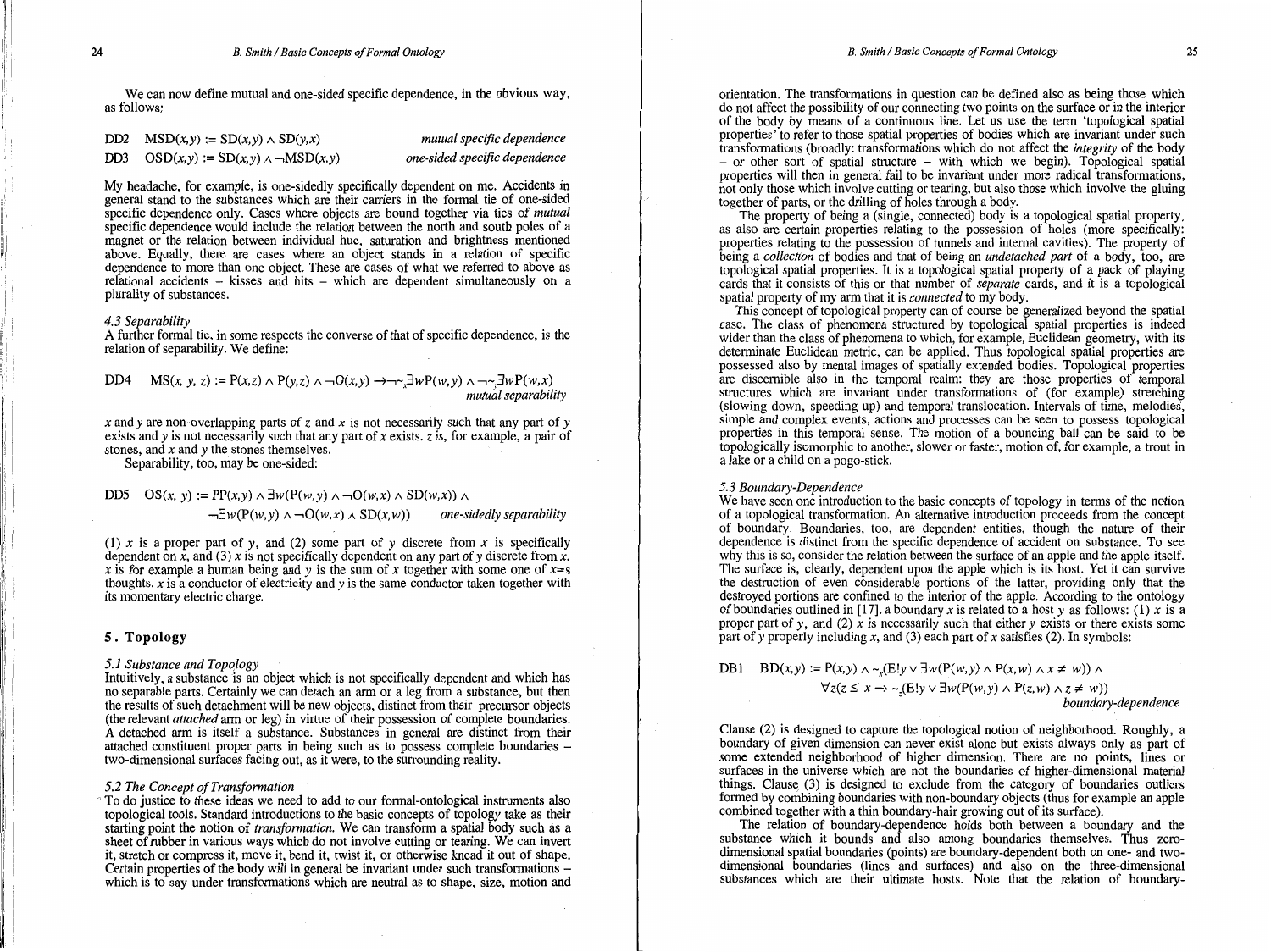dependence does not hold between an accident and its substantial carrier. Certainly my current thought satisfies the condition that it cannot exist unless I or some suitably large part of me exists. And certainly each part of my current thought satisfies this condition also. But my current thought is also specifically dependent upon me, and thus, by the definition of specific dependence it is not a part of me.

#### *5.4 The Concept of Closure*

The two approaches to topology sketched above may be unified into a single system by means of the notion of *closure,* which we can think of as an operation of such a sort that, when applied to an object *x* it results in a whole which comprehends both *x* and its boundaries. We employ as basis of our definition of closure the notions of mereology outlined above, which we use to provide an axiomatization of topology that is the mereological counterpart of classical topology ([18], [19], [20]).

. An operation of *closure* (c) is defined in such a way as to satisfy the following axioms:

ACl *P(x,* c(x)) *expansiveness*  (each object is a part of its closure)

AC2 P(c(c(x)), c(x)) *idempotence*  (the closure of the closure adds nothing to the closure of an object)

AC3  $c(x + y) = c(x) + c(y)$  *additivity* (the closure of the sum of two objects is equal to the sum of their closures)

These axioms, the so-called Kuratowski axioms, define a well-known kind of structure, that of a *closure algebra,* which is the algebraic equivalent of the simplest kind of topological space. (See [21])

*5.5 The Concept of Connectedness* ,

On the basis of the notion of closure we can now define the standard topological notion of (symmetrical) *boundary,* b(x), as follows:

DB2  $b(x) := c(x) \times c(-x)$  *boundary* 

Note that it is a trivial consequence of the definition of boundary here supplied that the boundary of an object is in every case also the boundary of the complement of that object.

It is indeed possible to define in standard topological terms an asymmetrical notion of 'border', as the intersection of an object with the closure of its complement:

### DB3  $b^*(x) = x \times c(-x)$  *border*

In fact, where Kuratowski's axioms were formulated in terms of the single topological primitive of closure, Zarycki showed [22] that a set of axioms equivalent to those of Kuratowski can be formulated also in terms of the single primitive notion of border, and the same applies, too, in regard to the notions of interior and boundary. A more challenging project is that of devising variant topologies which would recognize boundaries which would be genuinely asymmetric in the sense that seems to be exemplified, for example, in the figure-ground structure as this is manifested in visual perception. Here the boundary of a figure is experienced as a part of the figure, and not simultaneously as the boundary of the ground, which is experienced as running on behind the figure. Something similar applies also in the temporal sphere: the beginning and ending of a race, for example, are not in the same sense boundaries of any complement-entities (of all time prior to the race, and of all time subsequent to the race) as they are boundaries of the race itself. (On the usefulness of such variant, nonclassical topologies for formal ontology see [17], [23], [24])

The notion of interior is defined as follows:

DB4  $i(x) := x -b(x)$  *interior* 

We may define a *closed object* as an object which *is identical with its closure.* An *open object*, similarly, is an object which is identical with its interior. The complement of a closed object is thus open, that of an open object closed. Some objects will be partly open and partly closed. (Consider for example the semi-open interval  $(0, 1]$ , which consists of all real numbers  $x$  which are greater than 0 and less than or equal to 1.) These notions can be used to relate the two approaches to topology distinguished above: topological *transformations* are those transformations which map open objects onto open objects.

A closed object is, intuitively, an independent constituent  $-$  it is an object which exists on its own, without the need for any other object which would serve as its host. But a closed object need not be *connected* in the sense that we can proceed by a continuous path from any one point in the object to any other and remain within the confines of the object itself. The notion of *connectedness*, too, is a topological notion, which we can define as follows:

## DCn1 Cn(x):=  $\forall yz(x=y+z \rightarrow (\exists w(P(w,x) \land P(w,c(y))) \lor \exists w(P(w,c(x)) \land P(w,y)))$ *connectedness*

(a connected object is such that, given any way of splitting the object into two parts  $x$ and *y*, either *x* overlaps with the closure of *y* or *y* overlaps with the closure of *x*)

Neither of these notions is quite satisfactory however. Thus examination reveals that a whole made up of two adjacent spheres which are momentarily in contact with each other  $-$  if such is possible  $-$  will satisfy either condition of connectedness as thus defined. For certain purposes, therefore, it is useful to operate in terms of a notion of *strong connettedness* which rules out cases such as this. This latter notion may be defined as follows:

 $D\text{Cn2}$   $\text{Sen}(x) := \text{Cn}(i(x))$  *strong connectedness* (an object is strongly connected if its interior is connected).

*5.6 Substance Defined* 

On this basis we can now define a substance as a maximally strongly connected independent object:

# DCn4  $S(x) := \text{Sen}(x) \land \forall y(P(x, y) \land \text{Sen}(y) \rightarrow x = y) \land \neg \exists zSD(x, z)$

This definition is still woefully incomplete. Thus in an ontology which admits spatial regions the constraint of maximal strong connectedness may be insufficient to do the job of separating substances from the spatial regions in which they are to be found.<br>(See [14]) Moreover, there are certain problematic cases, for example a fetus inside a womb or a Siamese twin, of objects which are not maximally connected but which yet might be held to rank as substances in virtue of the intrinsic causal or dynamic integrity which they seem to possess. Substances, too, are marked essentially by the fact that they can preserve their numerical identity even in spite of changes over time. For a full treatment, therefore, the present framework needs to be supplemented by an account of spatial location, of causal integrity, and of temporal identity.

i<br>II ),